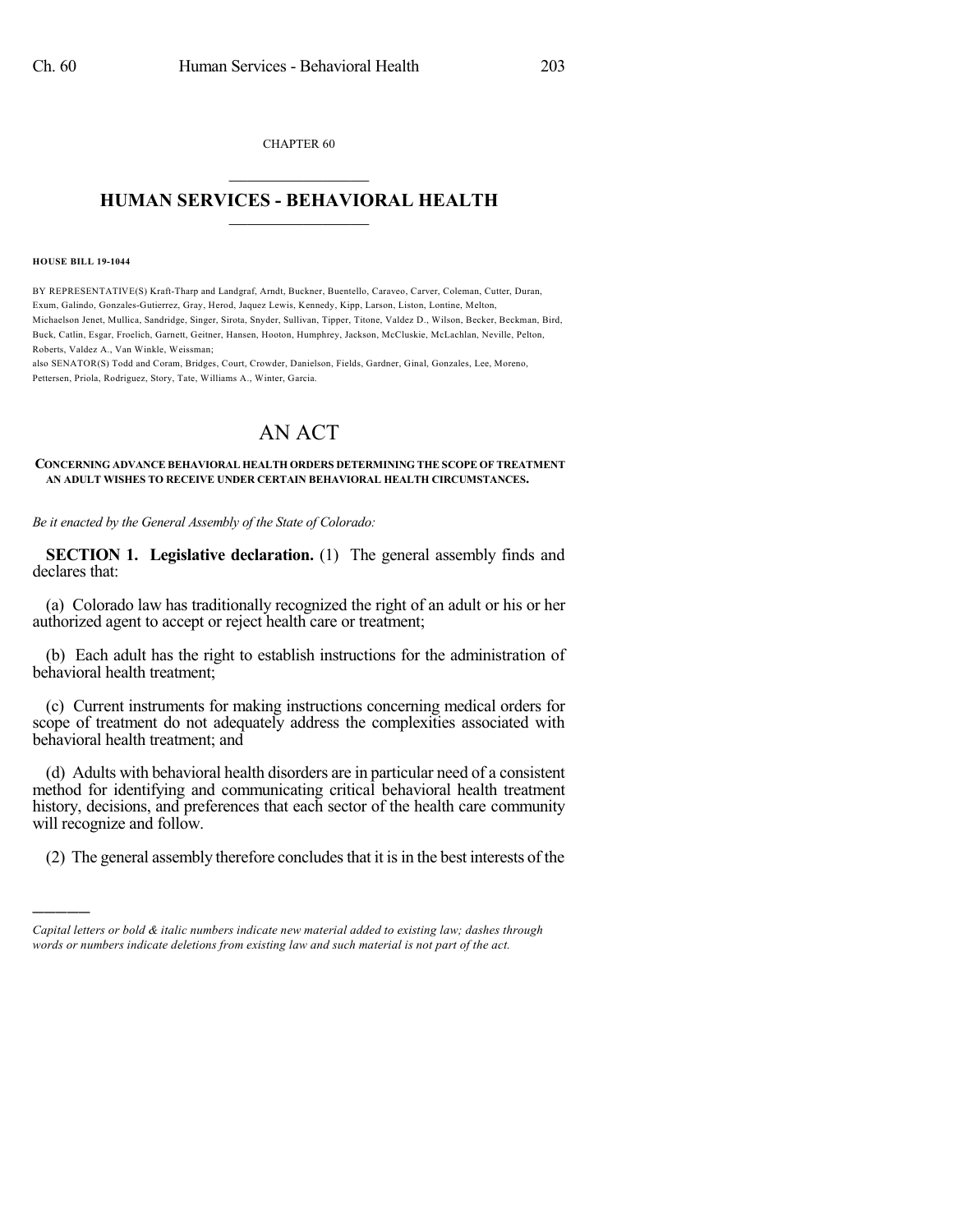people of Colorado to create a behavioral health orders for scope of treatment. Consistent with the goal of enhancing patient-centered, compassionate care through methods to enhance continuity and communication across health care settings, behavioral health orders for scope of treatment will provide a process for timely discussion between adults, their health care providers, and their authorized agents about behavioral health treatment, and will ensure those preferences are clearly and unequivocally documented.

**SECTION 2.** In Colorado Revised Statutes, **add** part 2 to article 18.7 of title 15 as follows:

## PART 2 DIRECTIVES CONCERNING BEHAVIORAL HEALTH ORDERS FOR SCOPE OF TREATMENT

**15-18.7-201. Definitions.** AS USED IN THIS PART 2, UNLESS THE CONTEXT OTHERWISE REQUIRES:

(1) "ADULT" MEANS A PERSON EIGHTEEN YEARS OF AGE OR OLDER.

(2) "AGENT" MEANS A PERSON EIGHTEEN YEARS OF AGE OR OLDER WHO IS AUTHORIZED BY AN ADULT TO MAKE DECISIONS CONCERNING BEHAVIORAL HEALTH TREATMENT, MEDICATION, AND ALTERNATIVE TREATMENT FOR THE ADULT TO THE EXTENT AUTHORIZED BY THE ADULT.

(3) "BEHAVIORAL HEALTH" HAS THE SAME MEANING AS SET FORTH IN SECTION  $27-60-100.3(1)$ .

(4) "BEHAVIORAL HEALTH ORDERS FOR SCOPE OF TREATMENT", "BEHAVIORAL HEALTH ORDERS FORM", OR "PSYCHIATRIC ADVANCE DIRECTIVE"MEANS A WRITTEN INSTRUCTION, CREATED PURSUANT TO SECTION 15-18.7-202, CONCERNING BEHAVIORAL HEALTH TREATMENT, MEDICATION, AND ALTERNATIVE TREATMENT DECISIONS, PREFERENCES,AND HISTORY TO BE MADE ON BEHALF OF THE ADULT WHO PROVIDED THE INSTRUCTION.

(5) "BEHAVIORAL HEALTH TREATMENT" MEANS THE PROVISION, WITHHOLDING, OR WITHDRAWAL OF ANY BEHAVIORAL HEALTH:

(a) EXAMINATION;

(b) SERVICE;

(c) PROCEDURE; OR

(d) MEDICATION.

(6) "DISINTERESTED WITNESS" MEANS AN ADULT OTHER THAN A SPOUSE, PARTNER IN A CIVIL UNION, DOMESTIC PARTNER, ROMANTIC PARTNER, CHILD, PARENT, SIBLING, GRANDCHILD, GRANDPARENT, HEALTH CARE PROVIDER, PERSON WHO AT THE TIME OF THE ADULT'S SIGNATURE HAS A CLAIM AGAINST ANY PORTION OF THE ADULT'S ESTATE AT THE TIME OF THE ADULT'S DEATH, OR PERSON WHO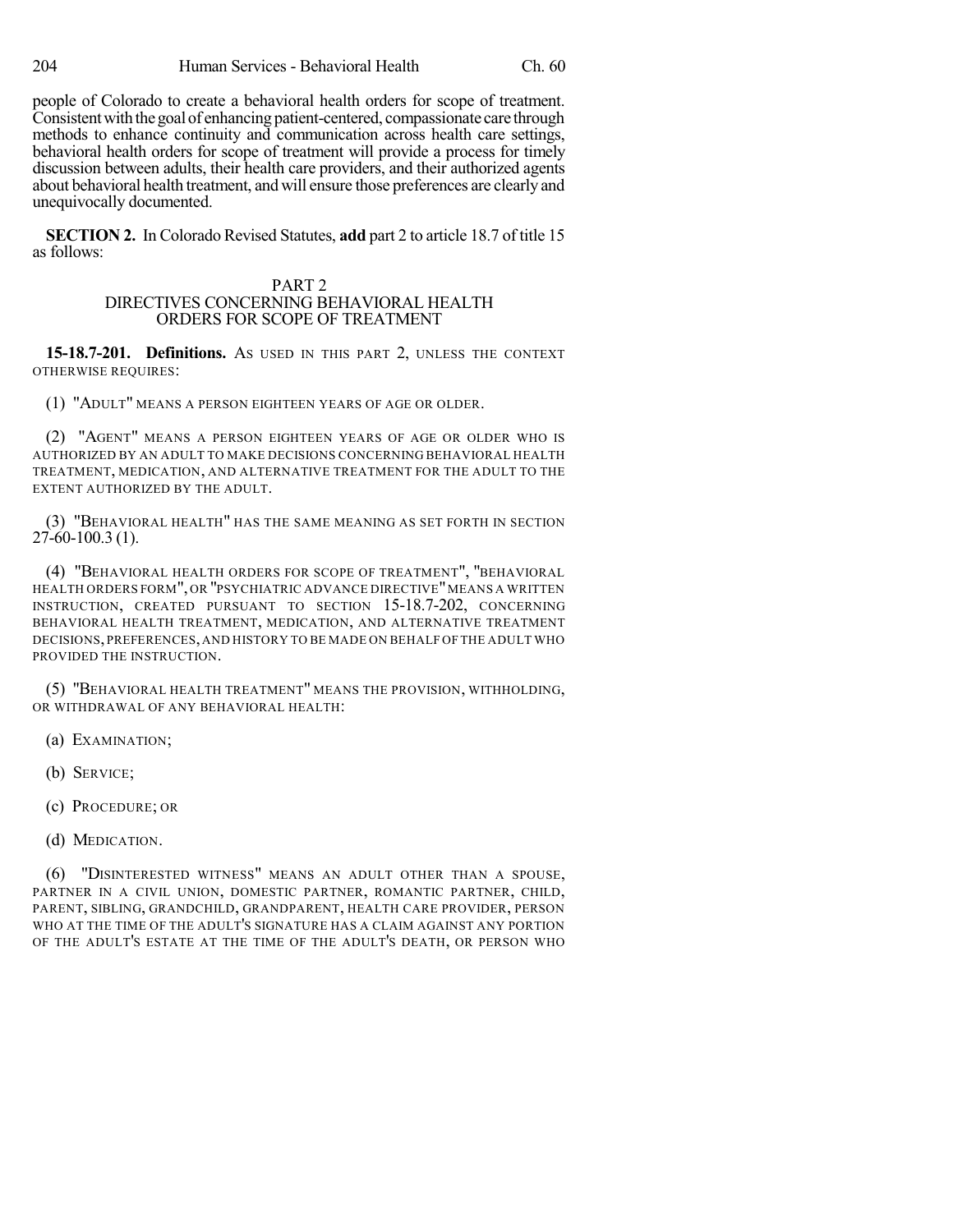KNOWS OR BELIEVES THAT HE OR SHE HAS AN ENTITLEMENT TO ANY PORTION OF THE ADULT'S ESTATE AT THE TIME OF THE ADULT'S DEATH EITHER AS A BENEFICIARY OF A WILL THAT EXISTS AT THE TIME OF THE ADULT'S SIGNATURE OR AS AN HEIR AT LAW, WHO CAN ATTEST THAT THE ADULT EXECUTING THE BEHAVIORAL HEALTH ORDERS FORM WAS OF SOUND MIND AND FREE OF COERCION WHEN HE OR SHE SIGNED THE BEHAVIORAL HEALTH ORDERS FORM.

(7) "EMERGENCY MEDICAL SERVICE PERSONNEL" MEANS:

(a) AN EMERGENCY MEDICAL SERVICE PROVIDER WHO IS CERTIFIED OR LICENSED BY THE DEPARTMENT OF PUBLIC HEALTH AND ENVIRONMENT, CREATED AND EXISTING PURSUANT TO SECTION 25-1-102;

(b) AN EMERGENCY MEDICAL RESPONDER OR A REGISTERED EMERGENCY MEDICAL RESPONDER, AS DEFINED IN SECTION 25-3.5-1102 (1) AND (3);

(c) ACRISISRESPONSE SYSTEM CONTRACTOR,AS DEFINED IN SECTION 27-60-100.3 (4).

- (8) "HEALTH CARE FACILITY" MEANS:
- (a) A HOSPITAL;
- (b) A HOSPICE INPATIENT RESIDENCE;
- (c) A NURSING FACILITY;
- (d) A DIALYSIS TREATMENT FACILITY;
- (e) AN ASSISTED LIVING RESIDENCE;
- (f) AN ENTITY THAT PROVIDES HOME-BASED AND COMMUNITY-BASED SERVICES;
- (g) A HOSPICE OR HOME HEALTH CARE AGENCY;
- (h) THE COLORADO MENTAL HEALTH INSTITUTE AT FORT LOGAN;
- (i) THE COLORADO MENTAL HEALTH INSTITUTE AT PUEBLO; OR

(j) ANOTHER FACILITY THAT PROVIDES OR CONTRACTS TO PROVIDE HEALTH CARE SERVICES, WHICH FACILITY IS LICENSED, CERTIFIED, OR OTHERWISE AUTHORIZED OR PERMITTED BY LAW TO PROVIDE MEDICAL TREATMENT.

(9) "HEALTH CARE PROVIDER" MEANS:

(a) APHYSICIAN OR OTHER INDIVIDUAL WHO PROVIDES MEDICAL TREATMENT TO AN ADULT AND WHO IS LICENSED, CERTIFIED, OR OTHERWISE AUTHORIZED OR PERMITTED BY LAW TO PROVIDE MEDICAL TREATMENT OR WHO IS EMPLOYED BY OR ACTING FOR SUCH AN AUTHORIZED PERSON;

(b) A PROFESSIONAL PERSON, AS DEFINED IN SECTION 27-65-102 (17);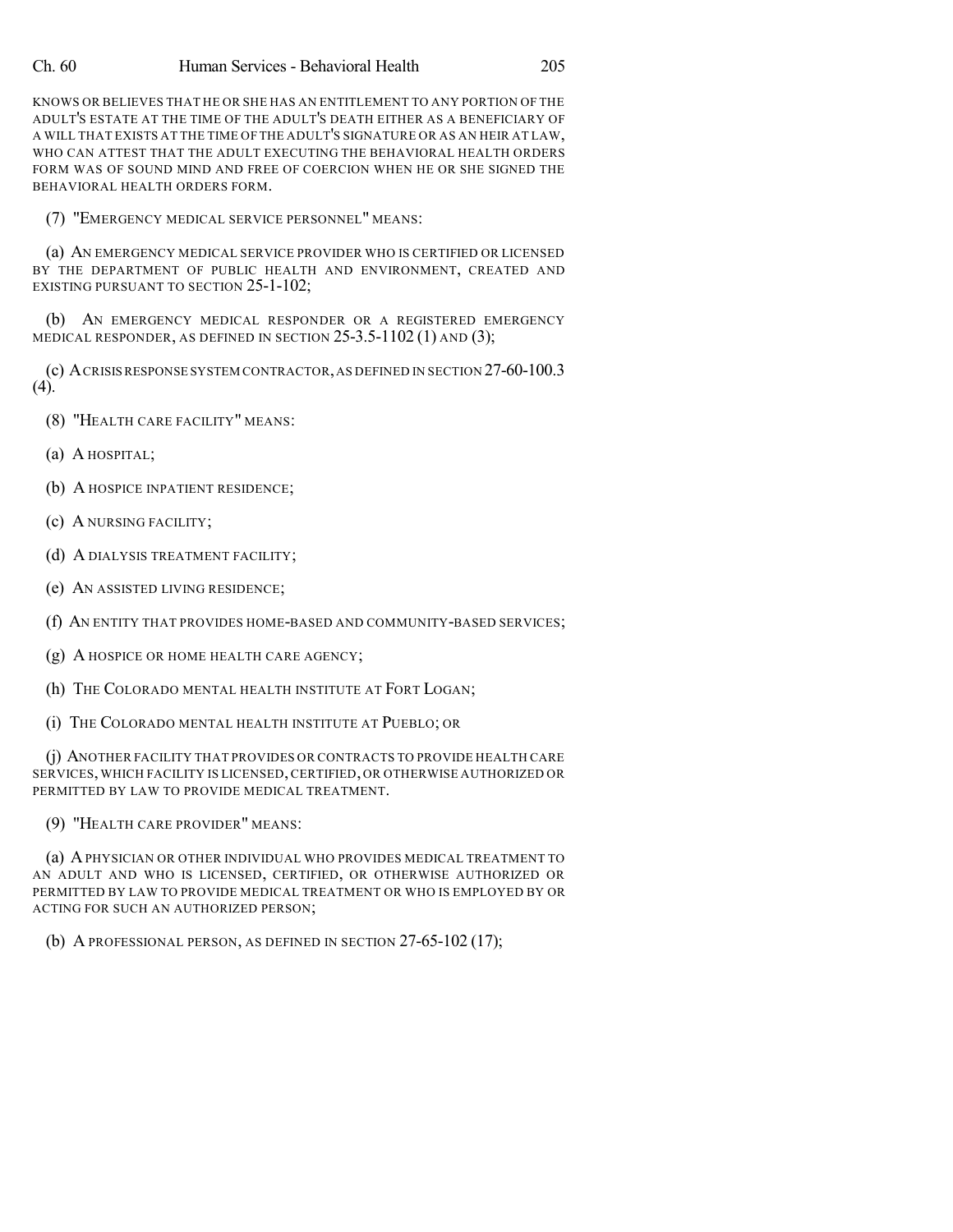(c) A MENTAL HEALTH PROFESSIONAL LICENSED, CERTIFIED, OR REGISTERED PURSUANT TO ARTICLE 43 OF TITLE 12; OR

(d) ANY OTHER HEALTH CARE PROVIDER REGULATED BY THE STATE WHEN ENGAGED IN ASSISTING CONSUMERS WITH BEHAVIORAL HEALTH CARE ACCESS AND COVERAGE ISSUES.

(10) "SOUND MIND" MEANS THE ABILITY TO PROVIDE INFORMED CONSENT TO OR REFUSAL OF BEHAVIORAL HEALTH TREATMENT OR THE ABILITY TO MAKE AN INFORMED BEHAVIORAL HEALTH CARE BENEFIT DECISION.

**15-18.7-202. Behavioralhealthordersfor scopeoftreatment-formcontents - effect.** (1) ABEHAVIORAL HEALTH ORDERS FORM MUST INCLUDE THE FOLLOWING INFORMATION CONCERNING THE ADULT WHOSE BEHAVIORAL HEALTH TREATMENT, MEDICATION,AND ALTERNATIVE TREATMENT ARE THE SUBJECT OF THE BEHAVIORAL HEALTH ORDERS FORM:

(a) THE ADULT'S NAME, DATE OF BIRTH, AND GENDER;

(b) THE ADULT'S EYE AND HAIR COLOR;

(c) THE ADULT'S RACE OR ETHNIC BACKGROUND;

(d) THE ADULT'S INSTRUCTIONS CONCERNING BEHAVIORAL HEALTH TREATMENT;

(e) THE ADULT'S INSTRUCTIONS CONCERNING MEDICATION, INCLUDING PRIMARY AND ALTERNATIVE INSTRUCTIONS;

(f) THE ADULT'S INSTRUCTIONS CONCERNING ALTERNATIVE TREATMENT;

(g) THE ADULT'S INSTRUCTIONS CONCERNING APPOINTING AN AGENT OR NOT APPOINTING AN AGENT. IF THE ADULT CHOOSES TO APPOINT AN AGENT, HE OR SHE MUST INCLUDE:

(I) THE NAME, ADDRESS, AND TELEPHONE NUMBER OF THE AGENT; AND

(II) THE SCOPE OF THE AGENT'S AUTHORITY WHEN ACTING ON BEHALF OF THE ADULT. THE SCOPE OF THE AGENT'S AUTHORITY MUST BE EITHER:

(A) THE AGENT IS LIMITED TO EXECUTING THE ADULT'S INSTRUCTIONS DETAILED ON THE BEHAVIORAL HEALTH ORDERS FORM; OR

(B) THE AGENT HAS AUTHORITY TO MAKE DECISIONS CONCERNING BEHAVIORAL HEALTH TREATMENT, MEDICATION, AND ALTERNATIVE TREATMENT ON BEHALF OF THE ADULT;

(h) THE ADULT'S SIGNATURE OR MARK, AND THE DATE THAT THE ADULT SIGNED THE BEHAVIORAL HEALTH ORDERS FORM;

(i) TWO DISINTERESTED WITNESSES' SIGNATURES OR MARKS, AND THE DATE THAT THE DISINTERESTED WITNESSES SIGNED THE BEHAVIORAL HEALTH ORDERS FORM;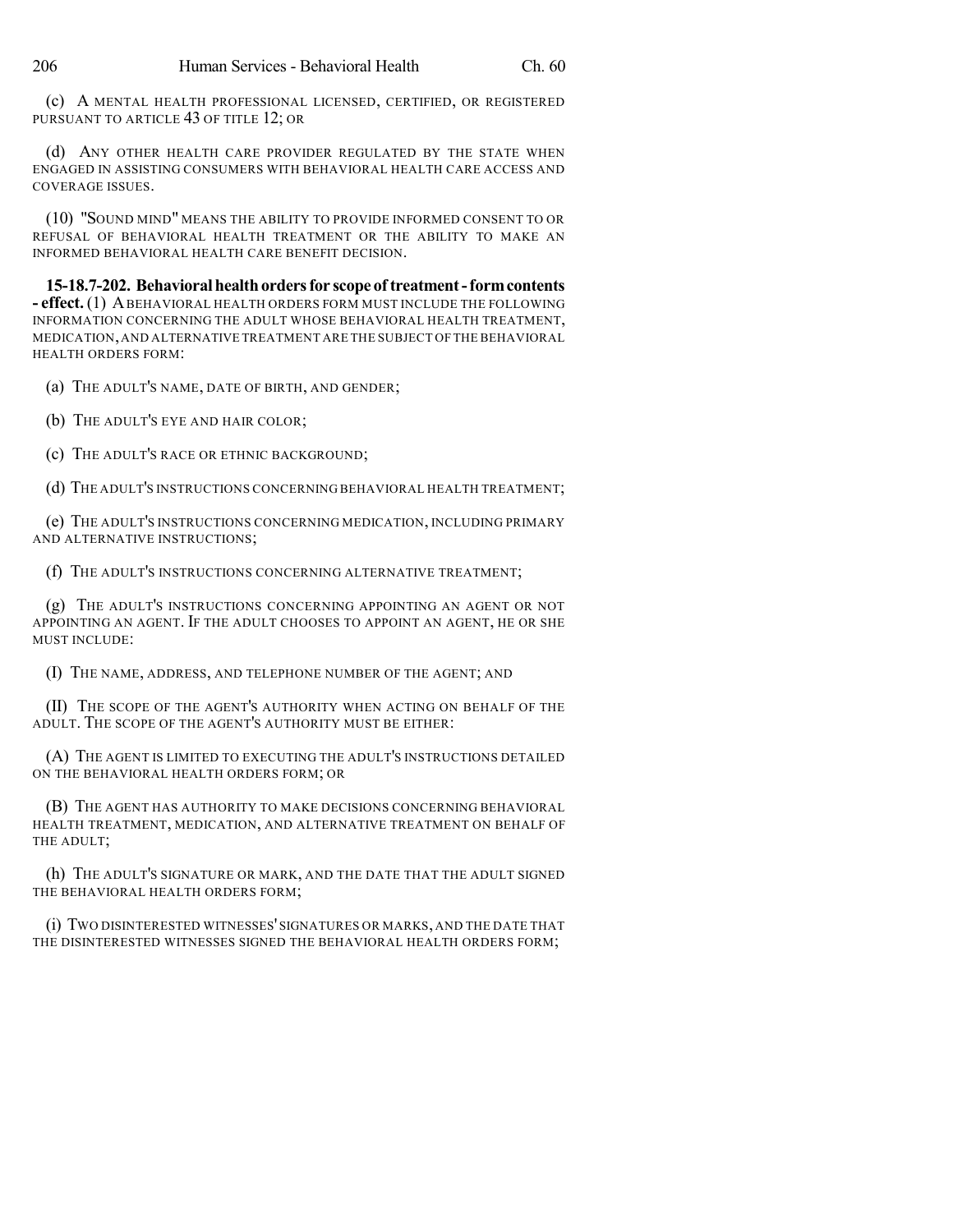(j) THE AGENT'S SIGNATURE OR MARK, AND THE DATE THAT THE AGENT SIGNED THE BEHAVIORAL HEALTH ORDERS FORM, IF APPLICABLE;

(k) THE NAME,ADDRESS,AND TELEPHONE NUMBER OF THE ADULT'S HEALTH CARE PROVIDER, IF APPLICABLE; AND

(l) THE NAME OF THE HEALTH CARE FACILITY IN WHICH THE ADULT IS ENROLLED, IF APPLICABLE.

(2) ABEHAVIORAL HEALTH ORDERS FORM IS EFFECTIVE UPON COMPLIANCE WITH THIS SECTION.

(3) A BEHAVIORAL HEALTH ORDERS FORM IS EFFECTIVE FOR TWO YEARS FOLLOWING THE DATE THAT THE ADULT SIGNED THE BEHAVIORAL HEALTH ORDERS FORM,UNLESS THE ADULT EXECUTES A NEW BEHAVIORAL HEALTH ORDERS FORM,OR AMENDS OR REVOKES THE BEHAVIORAL HEALTH ORDERS FORM, BEFORE THE BEHAVIORAL HEALTH ORDERS FORM BECOMES INEFFECTIVE.

(4) NOTHING IN THIS PART 2 ALLOWS AN ADULT TO INCLUDE IN HIS OR HER BEHAVIORAL HEALTH ORDERS FORM AN INSTRUCTION THAT EXEMPTS THE ADULT FROM AN INVOLUNTARY EMERGENCY PROCEDURE OR COMMITMENT AUTHORIZED PURSUANT TO STATE LAW. ANY INSTRUCTION THAT ATTEMPTS TO EXEMPT THE ADULT FROM AN INVOLUNTARY EMERGENCY PROCEDURE OR COMMITMENT AUTHORIZED PURSUANT TO STATE LAW IS VOID.

(5) A BEHAVIORAL HEALTH ORDERS FORM MAY BE ADMISSIBLE IN A HEARING PURSUANT TO SECTION 27-65-111 FOR THE PURPOSE OF ESTABLISHING THE ADULT'S BEHAVIORAL HEALTH TREATMENT, MEDICATION, AND ALTERNATIVE TREATMENT HISTORY, DECISIONS, AND PREFERENCES TO BE MADE ON BEHALF OF THE ADULT DURING AN INVOLUNTARY EMERGENCY PROCEDURE OR COMMITMENT AUTHORIZED PURSUANT TO STATE LAW.

(6) NOTHING IN THIS PART 2 MEANS THAT AN ADULT WHO HAS EXECUTED A BEHAVIORAL HEALTH ORDERS FORM HAS WAIVED THE RIGHT TO A HEARING BEFORE THE COURT OR JURY PURSUANT TO SECTION 27-65-111.

(7) NOTHING IN THIS PART 2 MEANS THAT AN ADULT WHO HAS EXECUTED A BEHAVIORAL HEALTH ORDERS FORM HAS CONSENTED TO A PETITION FOR INVOLUNTARY ADMINISTRATION OF MEDICATION AUTHORITY PURSUANT TO SECTION 27-65-111 (5).

**15-18.7-203. Amendment and revocation of a behavioral health orders for scope of treatment.** (1) THE ADULT MAY AMEND OR REVOKE ALL OR PART OF HIS OR HER BEHAVIORAL HEALTH ORDERS FORM AT ANY TIME.

(2) AN AMENDED BEHAVIORAL HEALTH ORDERS FORM IS EFFECTIVE FOR TWO YEARS FOLLOWING THE DATE THAT THE ADULT SIGNED THE AMENDED BEHAVIORAL HEALTH ORDERS FORM, UNLESS THE ADULT EXECUTES A NEW BEHAVIORAL HEALTH ORDERS FORM, OR AMENDS OR REVOKES THE AMENDED BEHAVIORAL HEALTH ORDERS FORM,BEFORE THE AMENDED BEHAVIORAL HEALTH ORDERS FORM BECOMES INEFFECTIVE.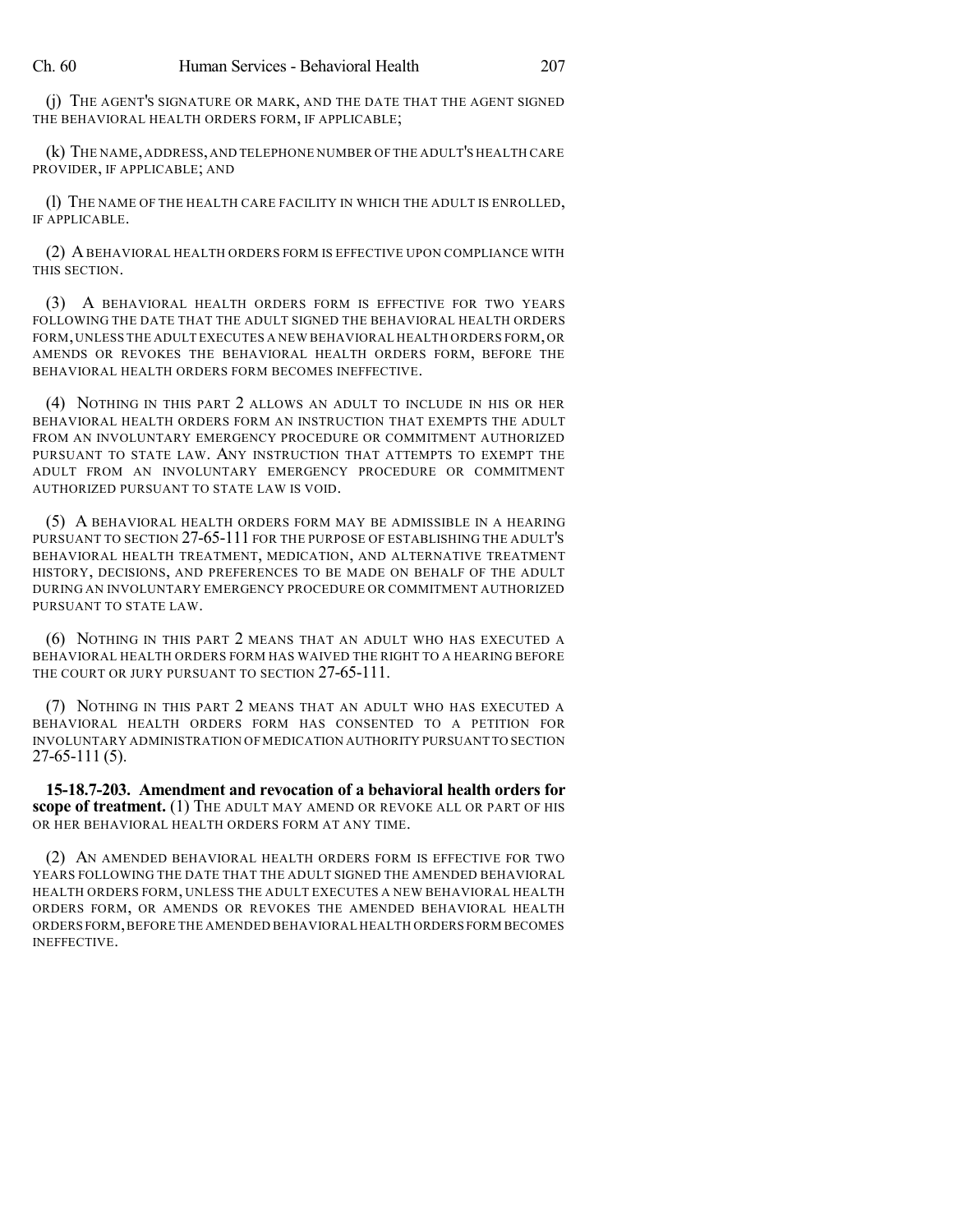(3) IN ORDER TO EXECUTE A VALID AMENDMENT OR REVOCATION, THE ADULT MUST:

(a) EXECUTE A NEW BEHAVIORAL HEALTH ORDERS FORM; OR

(b) MARK THE EXISTING BEHAVIORAL HEALTH ORDERS FORM IN A MANNER THAT CLEARLY COMMUNICATES THE INTENT TO AMEND OR REVOKE ALL OR PART OF THE BEHAVIORAL HEALTH ORDERS FORM.

(4) IN ORDER FOR THE AMENDMENT OR REVOCATION TO BE VALID, THE AMENDMENT OR REVOCATION MUST INCLUDE:

(a) THE ADULT'S SIGNATURE OR MARK, AND THE DATE THAT THE ADULT EXECUTED THE NEW BEHAVIORAL HEALTH ORDERS FORM OR AMENDED OR REVOKED THE BEHAVIORAL HEALTH ORDERS FORM;

(b) TWO DISINTERESTED WITNESSES'SIGNATURES OR MARKS,AND THE DATE THAT THE DISINTERESTED WITNESSES SIGNED THE NEW BEHAVIORAL HEALTH ORDERS FORM OR THE AMENDED OR REVOKED BEHAVIORAL HEALTH ORDERS FORM; AND

(c)  $(I)$  EXCEPT AS PROVIDED IN SUBSECTION  $(4)(c)(II)$  OF THIS SECTION, THE AGENT'S SIGNATURE OR MARK, AND THE DATE THAT THE AGENT SIGNED THE NEW BEHAVIORAL HEALTH ORDERS FORM OR THE AMENDED OR REVOKED BEHAVIORAL HEALTH ORDERS FORM, IF APPLICABLE.

(II) AN AGENT'S SIGNATURE OR MARK MUST NOT BE REQUIRED FOR AN AMENDMENT TO BE VALID IF THE ADULT IS AMENDING THE BEHAVIORAL HEALTH ORDERS FORM TO REMOVE THE AGENT.

(5) EMERGENCY MEDICAL SERVICE PERSONNEL,A HEALTH CARE PROVIDER,OR AN AGENT WHO BECOMES AWARE OF A NEW, AMENDED, OR REVOKED BEHAVIORAL HEALTH ORDERS FORM SHALL PROMPTLY COMMUNICATE THE FACT TO A HEALTH CARE PROVIDER WHO IS PROVIDING CARE TO THE ADULT WHO IS THE SUBJECT OF THE BEHAVIORAL HEALTH ORDERS FORM.

(6) APROPERLY EXECUTED NEW, AMENDED, OR REVOKED BEHAVIORAL HEALTH ORDERS FORM CONTROLS OVER A PREVIOUSLY EXECUTED BEHAVIORAL HEALTH ORDERS FORM.

**15-18.7-204. Effect of behavioral health orders for scope of treatment.** (1) In EXECUTING A BEHAVIORAL HEALTH ORDERS FORM, THE ADULT, AGENT, AND THE HEALTH CARE PROVIDER SHALL MAKE A GOOD-FAITH EFFORT TO LOCATE AND INCORPORATE, AS APPROPRIATE AND DESIRED, THE BEHAVIORAL HEALTH TREATMENT,MEDICATION,AND ALTERNATIVE TREATMENT DECISIONS,PREFERENCES, OR HISTORY DOCUMENTED IN THE ADULT'S BEHAVIORAL HEALTH ORDERS FORM.

(2) EXCEPT AS OTHERWISE PROVIDED IN SUBSECTION  $(3)(a)$  OF THIS SECTION, IN CASE OF A CONFLICT BETWEEN A BEHAVIORAL HEALTH ORDERS FORM AND AN ADULT'S ADVANCE MEDICAL DIRECTIVE,THE DOCUMENT MOST RECENTLY EXECUTED CONTROLS FOR THE BEHAVIORAL HEALTH TREATMENT, MEDICATION, OR ALTERNATIVE TREATMENT DECISION OR PREFERENCE AT ISSUE.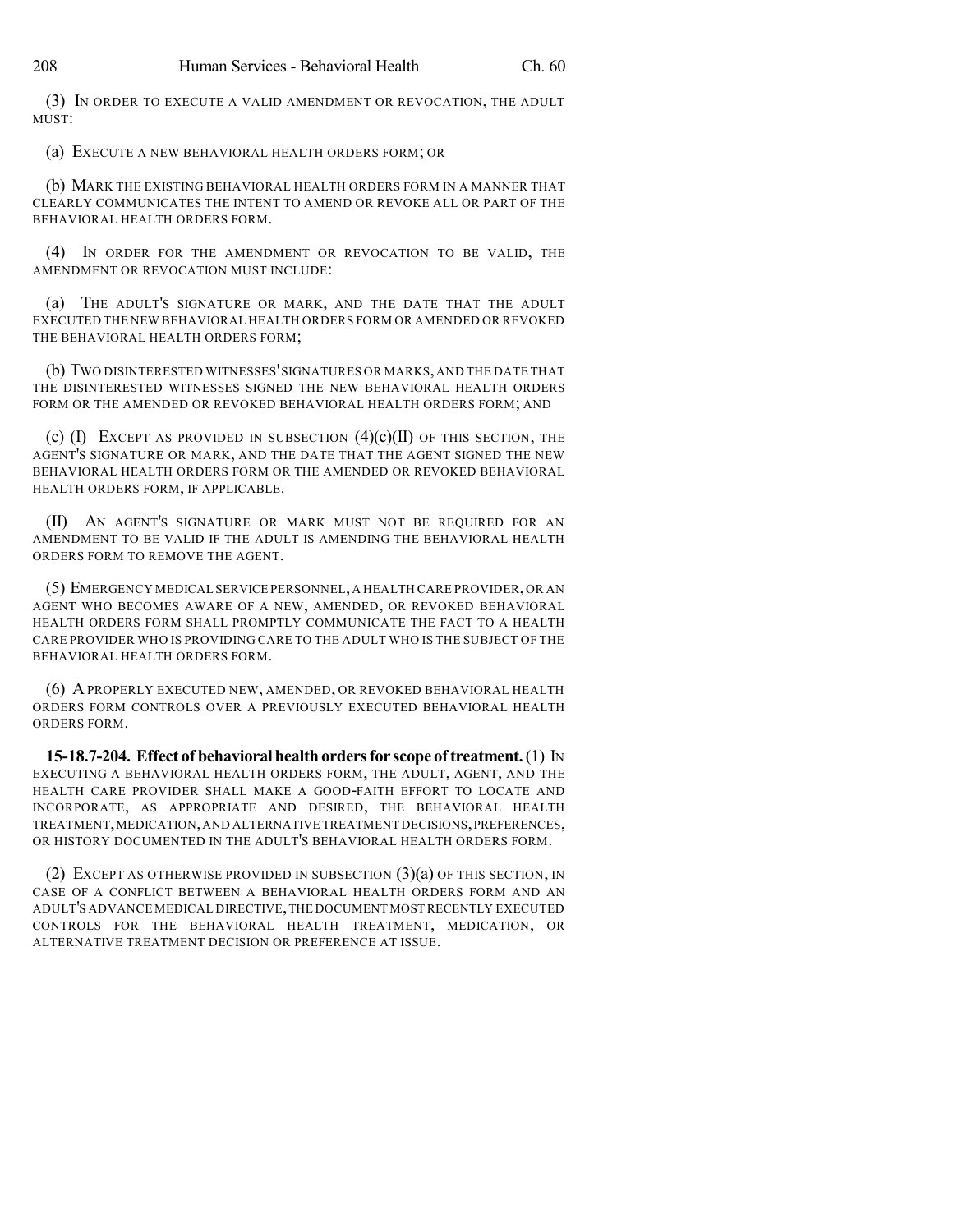(3) NOTWITHSTANDING ANY PROVISION OF THIS PART 2 TO THE CONTRARY:

(a) AN AGENT OR HEALTH CARE PROVIDER MAY NOT REVOKE OR AMEND THE ADULT'S PREVIOUSLY EXECUTED ADVANCE MEDICAL DIRECTIVE REGARDING PROVISION OF ARTIFICIAL NUTRITION OR HYDRATION IF THE DIRECTIVE IS DOCUMENTED IN A DECLARATION EXECUTED BY THE ADULT PURSUANT TO THE "COLORADO MEDICAL TREATMENT DECISION ACT", ARTICLE 18 OF THIS TITLE 15.

(b) AN AGENT MAY NOT REVOKE A PREEXISTING CPR DIRECTIVE UNLESS IT WAS ORIGINALLY EXECUTED BY THE AGENT.

(c) AN AGENT WHO IS A PROXY DECISION-MAKER PURSUANT TO ARTICLE 18.5 OF THIS TITLE 15 MAY AUTHORIZE THE WITHDRAWAL OF ARTIFICIAL NUTRITION OR HYDRATION ONLY IN ACCORDANCE WITH SECTION 15-18.5-103 (6).

**15-18.7-205. Duty to comply with behavioral health orders for scope of treatment - immunity - effect on criminal charges against another person transferability.** (1) (a) EXCEPT AS OTHERWISE PROVIDED IN THIS SECTION, EMERGENCY MEDICAL SERVICE PERSONNEL, A HEALTH CARE PROVIDER, OR A HEALTH CARE FACILITY SHALL COMPLY WITH AN ADULT'S EXECUTED BEHAVIORAL HEALTH ORDERS FORM THAT:

(I) HAS BEEN EXECUTED IN THIS STATE OR ANOTHER STATE;

(II) IS APPARENT AND IMMEDIATELY AVAILABLE; AND

(III) REASONABLY SATISFIES THE REQUIREMENTS SPECIFIED IN SECTION 15-18.7-202.

(b) THE EMERGENCY MEDICAL SERVICE PERSONNEL, A HEALTH CARE PROVIDER, OR A HEALTH CARE FACILITY SHALL COMPLY WITH THE BEHAVIORAL HEALTH ORDERS FORM AS REQUIRED BY SUBSECTION  $(1)(a)$  of this section unless the ADULT'S INSTRUCTION ON THE BEHAVIORAL HEALTH ORDERS FORM WILL CAUSE SUBSTANTIAL HARM TO THE ADULT. IF THE ADULT'S INSTRUCTION ON THE BEHAVIORAL HEALTH ORDERS FORM WILL CAUSE SUBSTANTIAL HARM TO THE ADULT, THE EMERGENCY MEDICAL SERVICE PERSONNEL, HEALTH CARE PROVIDER, OR HEALTH CARE FACILITY SHALL MAKE A GOOD FAITH EFFORT TO CONSULT WITH THE ADULT'S AGENT, IF APPLICABLE, AND OFFER AN ALTERNATIVE COURSE OF **TREATMENT** 

(c) IN CASE OF A CONFLICT BETWEEN THE ADULT'S BEHAVIORAL HEALTH ORDERS FORM AND THE ADULT'S REQUEST FOR BEHAVIORAL HEALTH TREATMENT, MEDICATION, OR ALTERNATIVE TREATMENT DECISION OR PREFERENCE, THE BEHAVIORAL HEALTH ORDERS FORM CONTROLS FOR THE BEHAVIORAL HEALTH TREATMENT, MEDICATION, OR ALTERNATIVE TREATMENT DECISION OR PREFERENCE AT ISSUE.

(2) EMERGENCY MEDICAL SERVICE PERSONNEL, A HEALTH CARE PROVIDER, A HEALTH CARE FACILITY, OR ANY OTHER PERSON WHO COMPLIES WITH A LEGALLY EXECUTED BEHAVIORAL HEALTH ORDERS FORM THAT IS APPARENT AND IMMEDIATELY AVAILABLE AND THAT HE OR SHE BELIEVES TO BE THE MOST CURRENT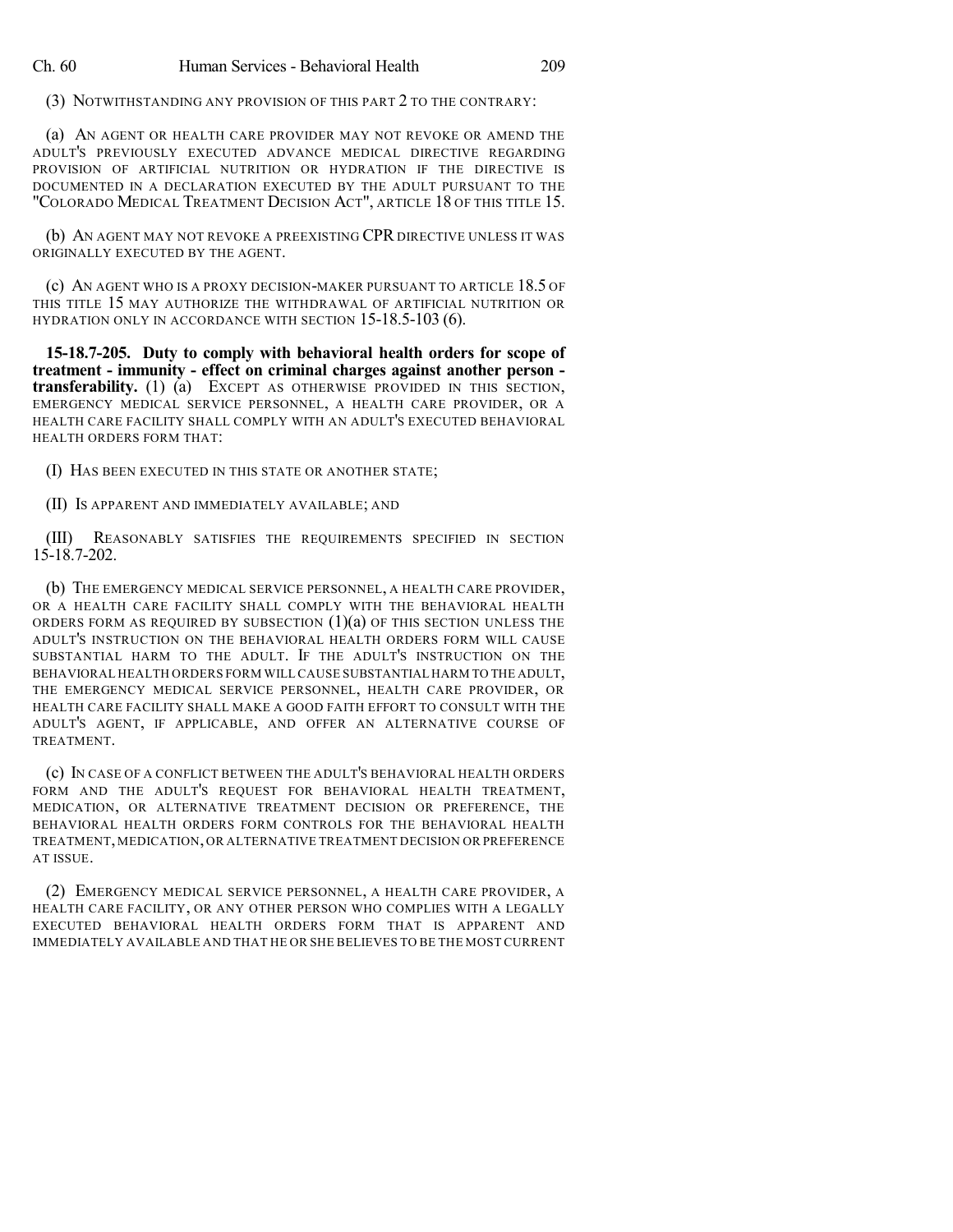VERSION OF THE BEHAVIORAL HEALTH ORDERS FORM IS NOT SUBJECT TO CIVIL OR CRIMINAL LIABILITY OR REGULATORY SANCTION FOR SUCH COMPLIANCE.

(3) COMPLIANCE BY EMERGENCY MEDICAL SERVICE PERSONNEL, A HEALTH CARE PROVIDER, OR A HEALTH CARE FACILITY WITH AN EXECUTED BEHAVIORAL HEALTH ORDERS FORM MUST NOT AFFECT THE CRIMINAL PROSECUTION OF A PERSON OTHERWISE CHARGED WITH THE COMMISSION OF A CRIMINAL ACT.

(4)(a) NOTHING IN THIS PART 2 MODIFIES OR ALTERS ANY GENERALLY ACCEPTED ETHICS, STANDARDS, PROTOCOLS, OR LAWS FOR EMERGENCY MEDICAL PERSONNEL, A HEALTH CARE PROVIDER, OR A HEALTH CARE FACILITY, INCLUDING THE PROVISIONS IN SECTION 15-18.6-108CONCERNINGEUTHANASIA AND MERCY KILLING.

(b) A BEHAVIORAL HEALTH ORDERS FORM DOES NOT COMPEL OR AUTHORIZE EMERGENCY MEDICAL SERVICE PERSONNEL, A HEALTH CARE PROVIDER, OR A HEALTH CARE FACILITY TO ADMINISTER BEHAVIORAL HEALTH TREATMENT, MEDICATION, OR ALTERNATIVE TREATMENT THAT IS PROHIBITED BY STATE OR FEDERAL LAW.

(5) IF THE ADULT WHO IS KNOWN TO HAVE PROPERLY EXECUTED AND SIGNED A BEHAVIORAL HEALTH ORDERS FORM IS TRANSFERRED FROM ONE HEALTH CARE FACILITY OR HEALTH CARE PROVIDER TO ANOTHER, THE TRANSFERRING HEALTH CARE FACILITY OR HEALTH CARE PROVIDER SHALL COMMUNICATE THE EXISTENCE OF THE BEHAVIORAL HEALTH ORDERS FORM TO THE RECEIVING HEALTH CARE FACILITY OR HEALTH CARE PROVIDER BEFORE THE TRANSFER. THE TRANSFERRING HEALTH CARE FACILITY OR HEALTH CARE PROVIDER SHALL ENSURE THAT THE BEHAVIORAL HEALTH ORDERS FORM OR A COPY OF THE BEHAVIORAL HEALTH ORDERS FORM ACCOMPANIES THE ADULT UPON ADMISSION TO OR DISCHARGE FROM A HEALTH CARE FACILITY.

(6) (a) NOTHING IN THIS PART 2 ALLOWS AN ADULT TO INCLUDE IN HIS OR HER BEHAVIORAL HEALTH ORDERS FORM AN INSTRUCTION THAT EXEMPTS THE ADULT FROM AN INVOLUNTARY EMERGENCY PROCEDURE OR COMMITMENT AUTHORIZED PURSUANT TO STATE LAW. ANY INSTRUCTION THAT ATTEMPTS TO EXEMPT THE ADULT FROM AN INVOLUNTARY EMERGENCY PROCEDURE OR COMMITMENT AUTHORIZED PURSUANT TO STATE LAW IS VOID.

(b) NOTWITHSTANDING AN INSTRUCTION ON AN ADULT'S BEHAVIORAL HEALTH ORDERS FORM THAT STATES TO EXEMPT THE ADULT FROM AN INVOLUNTARY EMERGENCY PROCEDURE OR COMMITMENT AUTHORIZED PURSUANT TO STATE LAW, ANY PERSON AUTHORIZED TO PERFORM AN INVOLUNTARY EMERGENCY PROCEDURE OR COMMITMENT PURSUANT TO STATE LAW AND WHO COMPLIES WITH THE REQUIREMENTS OF AN INVOLUNTARY EMERGENCY PROCEDURE OR COMMITMENT PURSUANT TO STATE LAW IS NOT SUBJECT TO CIVIL OR CRIMINAL LIABILITY OR REGULATORY SANCTION.

**15-18.7-206. Behavioral health orders for scope of treatment not required for treatment.** AHEALTH CARE FACILITY OR A HEALTH CARE PROVIDER SHALL NOT REQUIRE AN ADULT TO HAVE EXECUTED A BEHAVIORAL HEALTH ORDERS FORM AS A CONDITION OF BEING ADMITTED TO, OR RECEIVING BEHAVIORAL HEALTH TREATMENT, MEDICATION, OR ALTERNATIVE TREATMENT FROM, THE HEALTH CARE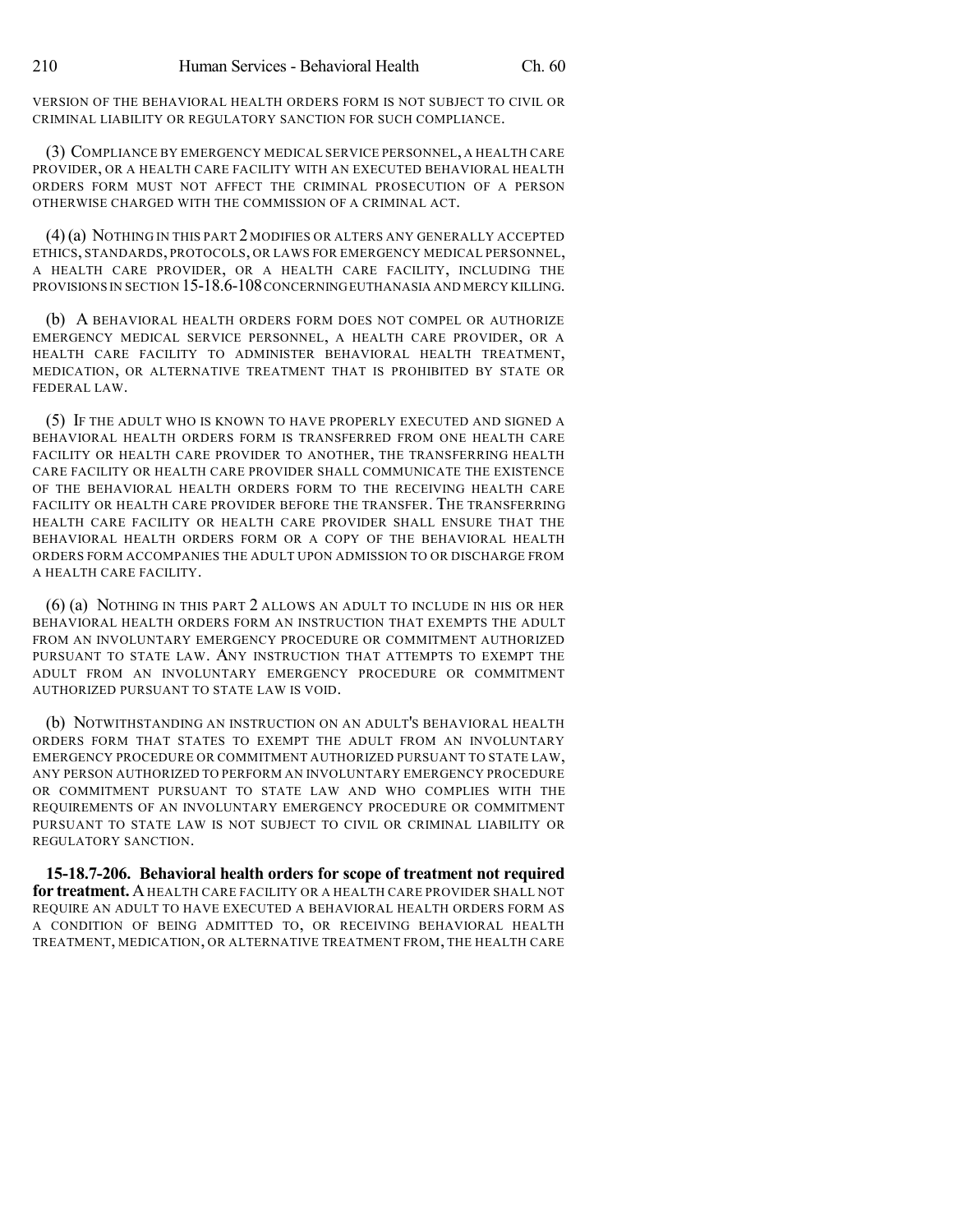FACILITY OR HEALTH CARE PROVIDER.

**15-18.7-207. Effect of a behavioral health orders for scope of treatment on life or health insurance.** AN INSURER MAY NOT REFUSE TO INSURE, REFUSE TO CONTINUE TO INSURE, OR LIMIT THE AMOUNT, EXTENT, OR KIND OF COVERAGE AVAILABLE FOR LIFE INSURANCE, HEALTH INSURANCE, OR WITHIN AN ANNUITY TO AN INDIVIDUAL, OR CHARGE AN INDIVIDUAL A DIFFERENT RATE FOR THE SAME COVERAGE, SOLELY BECAUSE SUCH INDIVIDUAL EXECUTED A BEHAVIORAL HEALTH ORDERS FORM OR HAS NOT EXECUTED A BEHAVIORAL HEALTH ORDERS FORM. WITH RESPECT TO ALL OTHER CONDITIONS,PERSONS WHO HAVE EXECUTED A BEHAVIORAL HEALTH ORDERS FORM MUST BE SUBJECT TO THE SAME STANDARDS OF SOUND ACTUARIAL PRINCIPLES OR ACTUAL OR REASONABLY ANTICIPATED EXPERIENCE AS ARE PERSONS WHO HAVE NOT EXECUTED A BEHAVIORAL HEALTH ORDERS FORM.

**SECTION 3.** In Colorado Revised Statutes, 15-18.7-102, **amend** the introductory portion as follows:

**15-18.7-102. Definitions.** As used in this article PART 1, unless the context otherwise requires:

**SECTION 4.** In Colorado Revised Statutes, 15-18.7-104, **amend** (6)(a) as follows:

**15-18.7-104. Duty to comply with medical orders for scope of treatment form - immunity - effect on criminal charges against another person transferability.** (6) (a) Nothing in this article PART 1 shall be construed to modify or alter any generally accepted ethics, standards, protocols, or laws for the practice of medicine or nursing, including the provisionsin section 15-18.6-108 concerning euthanasia and mercy killing.

**SECTION 5.** In Colorado Revised Statutes, **amend** 15-18.7-109 as follows:

**15-18.7-109. Effect of a medical orders for scope of treatment form on life or health insurance.** Neither a medical orders for scope of treatment form nor the failure of an adult to execute a medical orders for scope of treatment form shall affect, impair, or modify a contract of life or health insurance or an annuity or be the basis for a delay in issuing or refusal to issue an annuity or policy of life or health insurance or for any increase of a premium therefor AN INSURER MAY NOT REFUSE TO INSURE, REFUSE TO CONTINUE TO INSURE, OR LIMIT THE AMOUNT, EXTENT, OR KIND OF COVERAGE AVAILABLE FOR LIFE INSURANCE, HEALTH INSURANCE, OR WITHIN AN ANNUITY TO AN INDIVIDUAL, OR CHARGE AN INDIVIDUAL A DIFFERENT RATE FOR THE SAME COVERAGE, SOLELY BECAUSE SUCH INDIVIDUAL EXECUTED A MEDICAL ORDERS FOR SCOPE OF TREATMENT FORM OR HAS NOT EXECUTED A MEDICAL ORDERS FOR SCOPE OF TREATMENT FORM. WITH RESPECT TO ALL OTHER CONDITIONS, PERSONS WHO HAVE EXECUTED A MEDICAL ORDERS FOR SCOPE OF TREATMENT FORM MUST BE SUBJECT TO THE SAME STANDARDS OF SOUND ACTUARIAL PRINCIPLES OR ACTUAL OR REASONABLY ANTICIPATED EXPERIENCE AS ARE PERSONS WHO HAVE NOT EXECUTED A MEDICAL ORDERS FOR SCOPE OF TREATMENT FORM.

**SECTION 6. Act subject to petition - effective date.** This act takes effect at